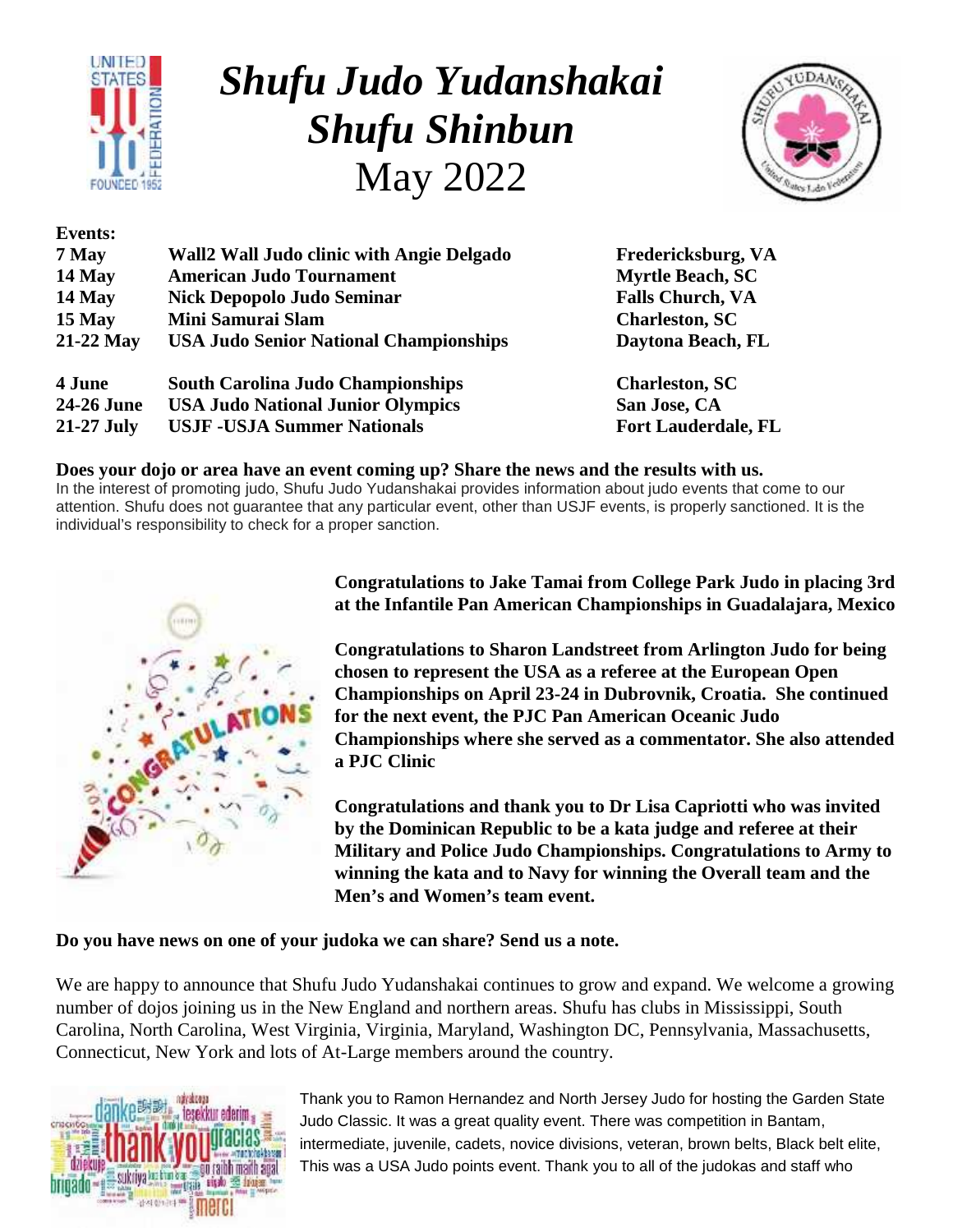participated in this event. Thank you to all of the referees and tournament officials who supported this event.



WE NEED YOU! We need you!! -Part of judo is Jita Kyoei – mutual welfare and benefit. Judo is a wonderful community of giving people who share a common interest. Each one of us has unique talents and resources that we can share. In order for judo to grow and develop we need your assistance. How can you help judo? What can you do to make a different in your dojo or in the judo community? What do you love about judo, your club, the experience? How has judo impacted your life? Please share your thoughts, feelings and suggestions with us.

#### **Some upcoming event Information:**

In the interest of promoting judo, Shufu Judo Yudanshakai provides information about judo events that come to our attention. Shufu does not guarantee that any particular event, other than USJF events, is properly sanctioned. It is the individual's responsibility to check for a proper sanction.

Nick Depopolo Judo seminar – Saturday May 14<sup>th</sup> from 1-3pm at 50/50BJJ, 929 W. Braod Street #103, Falls Church VA. Cost is \$55 for members, \$65 for guests and visitors. For more information contact 50/50 BJJ at 703-534-5414 or www.5050BJJ.com

**American Judo Tournament – Saturday May 14** - AMERICAN JUDO WISCONSIN DELLS NUWAY Combat & American Judo have teamed up to bring judo events Nationwide. Nuway Combat has been organizing nationwide tournaments for 20 years. Join in on the competition and amazing destinations where we host our events. TOURNAMENT DETAILS: USA Judo Sanction: Event Licence ID: #00116 - Start Date 2022-05-13 / End Date 2022-05-15 Date: May 14th,2022 Venue: Myrtle Beach Convention Center Address: 2101 N Oak St, Myrtle Beach, SC 29577 Format: True Double Elimination or Round Robin for 5 or Less; All competitors guaranteed 2 matches or your entry fee back. Age Standards: Age 5 and Up Competitors and coaches will need to present a valid USA Judo, USJA, USJF and ATJA memberships All States Welcome

**Two upcoming amazing seminars**. Sensei Jim Bregman (10th Dan) will provide a fascinating account of his journey to becoming the USA's first Olympic judo medalist, to being a founder of the USJA. He will also share his observations of the changes in our sport over many years.

The other seminar is with Dr. Lisa Capriotti. She will share with us her adventures and activities in the many aspects of judo in which she has been involved. Lisa is a world kata champion, a world masters medalist, a national referee that is well traveled, and the co-owner of a judo school in South Carolina USA.

An updated version of the '*Jim Bregman invites you to…*' program seminars is available at: https://web.media.mit.edu/~reilly/BregmanUpdate.docx SAME DOCUMENT different format ALSO AT https://web.media.mit.edu/~reilly/BregmanUpdate.pdf

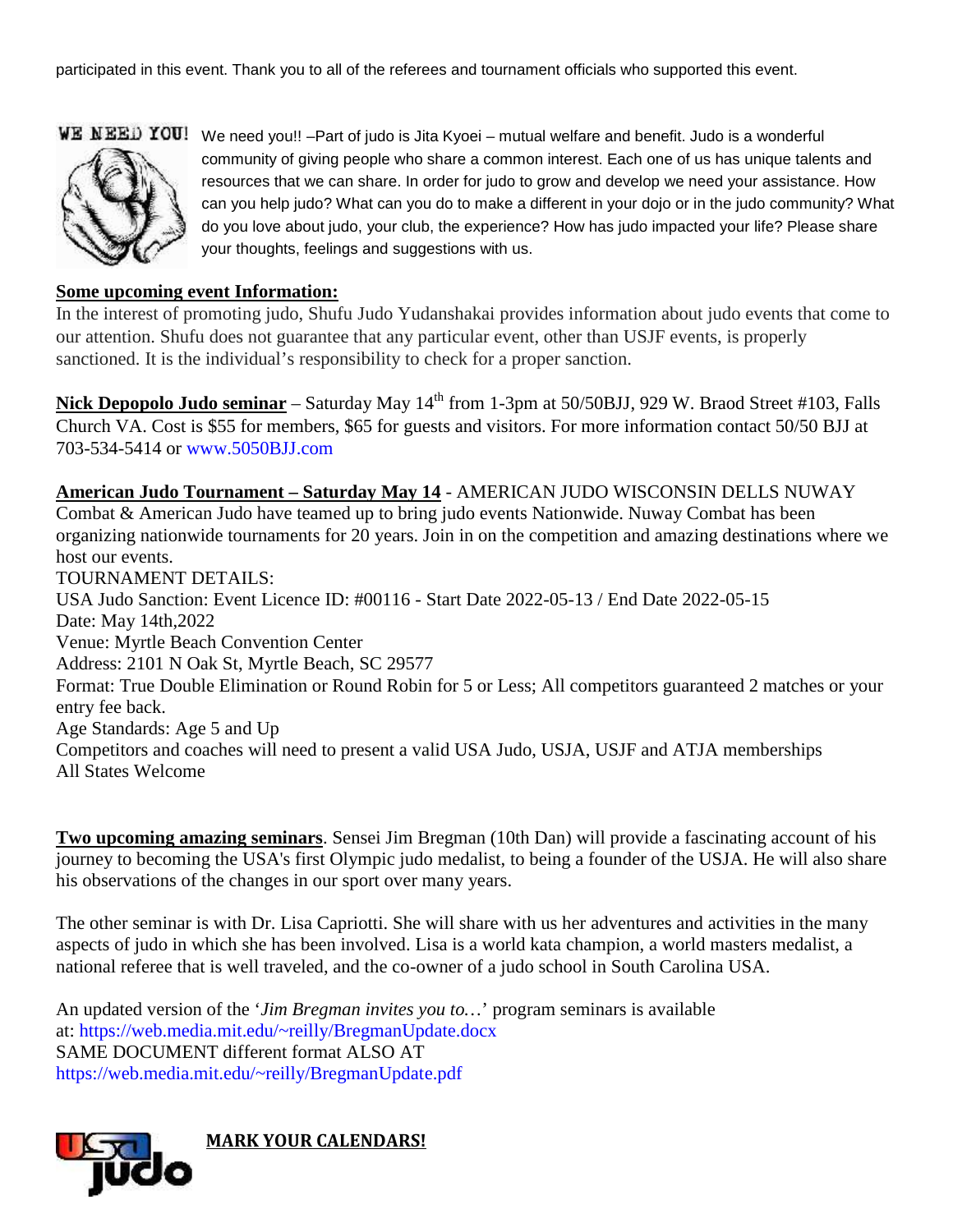USA Judo is pleased to announce the following schedule for national events in 2022 and 2023. Details will be released as they become available.

2022 President's Cup Championships on November 20 in Irving, Texas

2023 Youth National Championships on March 18-19 in Lubbock, Texas

2023 Senior National Championships on May 20-21in Spokane, Washington

2023 Junior Olympic Championships - TBD

2023 President's Cup Championships on November 19 in Irving, Texas



#### **Thank you to W2WMA for hosting the 2016 & 2020 US Olympian Angie Delgado on Saturday, May 7th 2022.**

What an amazing weekend of judo in the DC area. Thank you to Chuck Wall and Wall2Wall MARTIAL ARTS Martial Arts for hosting clinics with Angie Delgado. She was joined by her coach German Valezco, 2000 Olympian. And the following Kiitsusai National Champions.•Nicole Cancela, National Champion, 3 X Panamerican Champion, •Tasha Cancela, National Champion, 3 x Pan-American Champion, •Dominic Rodriguez, National Champion, 6 X Pan-American Champion, •Nicholas Rodriguez, 2020 Pan-American Champion, •Shavon Gonzalez, Nationals Champion, 2 X Pan-American Champion, Gold in Spain European Cup, •Emily Jaspe, National Champion, Silver in Spain European Cup. It was a incredible day of meeting and learning from some of our country's best., There were randori sessions on Friday night and Sunday morning. It was an incredible opportunity for local DC area judoka to meet, learn from and work with champions of this level. It is a success when we can have our local judoka introduced to, work with, learn from, know and meet some international champions and letting our upcoming local judoka know that this is possible for each one of them. Judo is about sharing our knowledge and love with others. It is a true feeling of jita kyoei. Thank you Sensei Chuck Wall and W2WMA for hosting.

**2022 South Carolina State Championships** – June 4<sup>th</sup> at Charleston Area Convention Center, 5001 Coliseum Drive, North Charleston SC 29418. Event will include beginner to elite divisions for kids and adults. USA Judo Points for Junior Advanced and Senior Elite divisions. National Referee testing and evaluation will be conducted. Early registration is 3-22 to 4-28. Normal Registration deadline is 6-1-2022. Late registration is June 1 to June 4. Registration is online only. By using the Smooth Comp interface all matches will be scheduled nd run through an automated bracketing and scoring system. Coaches are encouraged to build a free dojo profile. Players can also make their own profile and link it to their dojo. American Judo Foundation will be using this platform to register for all future Samurai Slam events and tournaments. We hope that it will save all of us time and improve efficiency of all of our events. The cost is \$75/division, \$20 for each additional division (up to 3). Exhibition matches are available after official matches. (\$65 early registration by April 28) Chief referee: Dr Gary Berliner. Referee evaluators are Gary Berliner, Hector Estevez and Mike Takata. Schedule – 8- 10am check-in form Juvenile and under, 10:30am player meeting, 11am Opening ceremony, 11:15am Kata, Juvenile under competition starts, 12-1 check-in for cadet and above. 2pm – competition starts for Cadet and above. 6pm Awards ceremony and clean up. You can download the registration packet at www.americanjudofoundation.org or contact Dr Lisa Capriotti at 302-897-9106 or email at americanjudofoundation@gmail.org

**Save the date –** We are excited to announce that the Virginia Open Judo championships will return to the Northern Virginia Community College in Annandale VA on Saturday November 19. More details coming soon.



**Sunday kata practice** – Sensei Diane, Sensei Karl and Sensei Margie are hosting Sunday kata practice time. If you need to be evaluated for promotion, need to get some expert feed back on your kata or have specific questions, join them on Sunday at Sport Judo in Springfield VA from 1 to 3pm. This is not time to learn a kata nor be taught. It is a practice time and evaluations.

**Club Updates from Shufu Judo Yudanshakai –**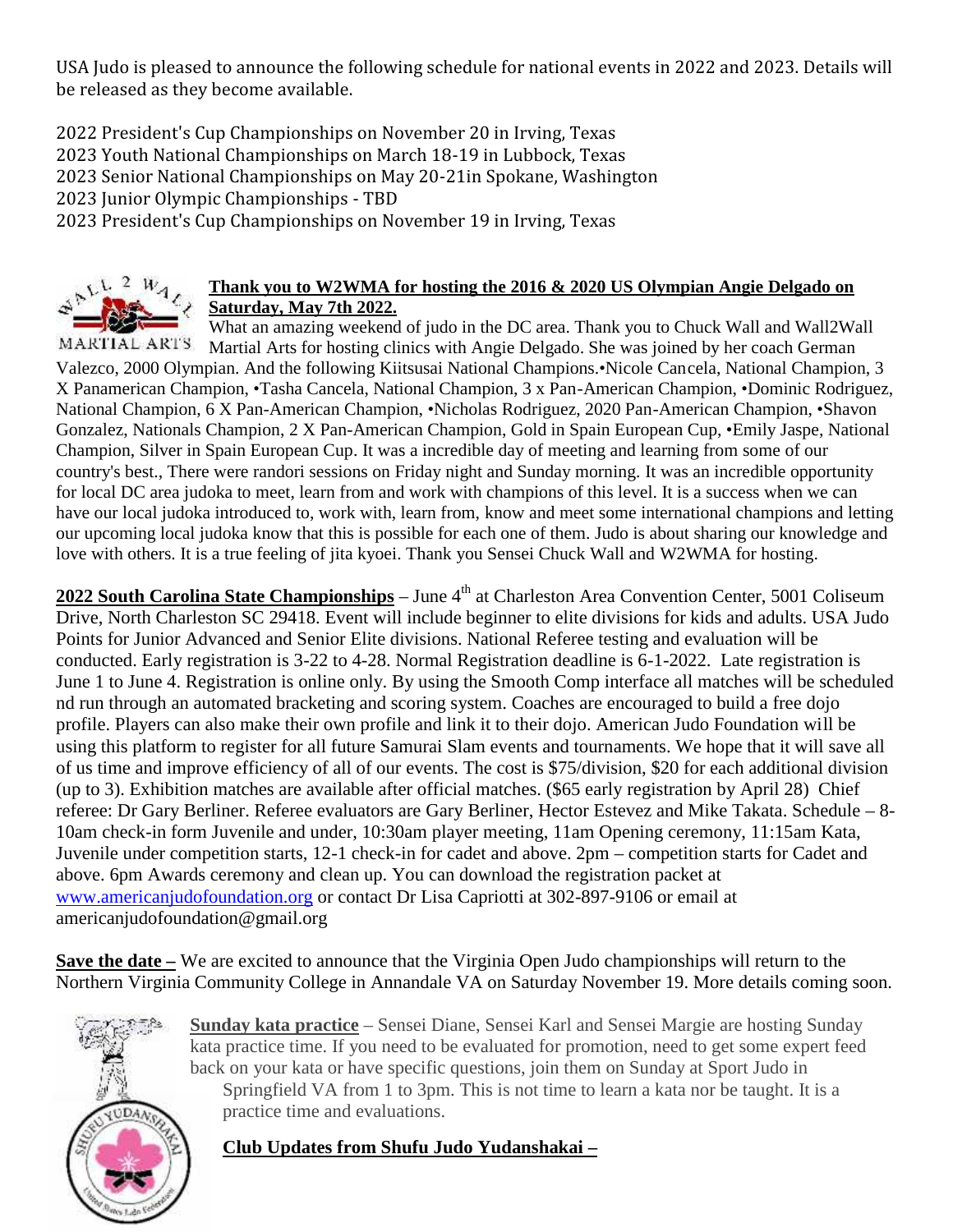- Arlington Judo has stated back to in-person live classes. A large number of new judoka signed up for the new beginner classes. They offer two kids beginner classes, one on Tuesday and one on Thursday, an adult beginner class, and junior intermediate class and a senior intermediate class which both meet both Tuesday and Thursday. For more information on Arlington Judo visit our website at www.arlingtonjudoclub.org
- College Park Judo in Maryland has started back to live in-person classes. Classes are Tuesday and Thursdays from A large number of new judoka signed up for the new beginner, intermediate and advanced classes. For more information on College Park Judo, please visit our website at www.collegeparkjudo.org
- Has your dojo started back to live in-person practices. Send us a write up about your club.
- **Please Share news about your club with us. Send us news, photos, and events.**

# 精力善用 自他共榮

Develop Yourself to Your Fullest Potential So That You and Others May Live Harmoniously







For more information contact : Shufu Président, Miki Takemori, ShufuPresident.Miki@gmail.com Shufu Vice Président, Michael Landstreet Shufu Board of Examiner chairman - Kevin Tamai, (703) 622-686, Email – shufuboardofexaminerchairman.kevin@gmail.com

Visit the website at http://www.shufujudo.org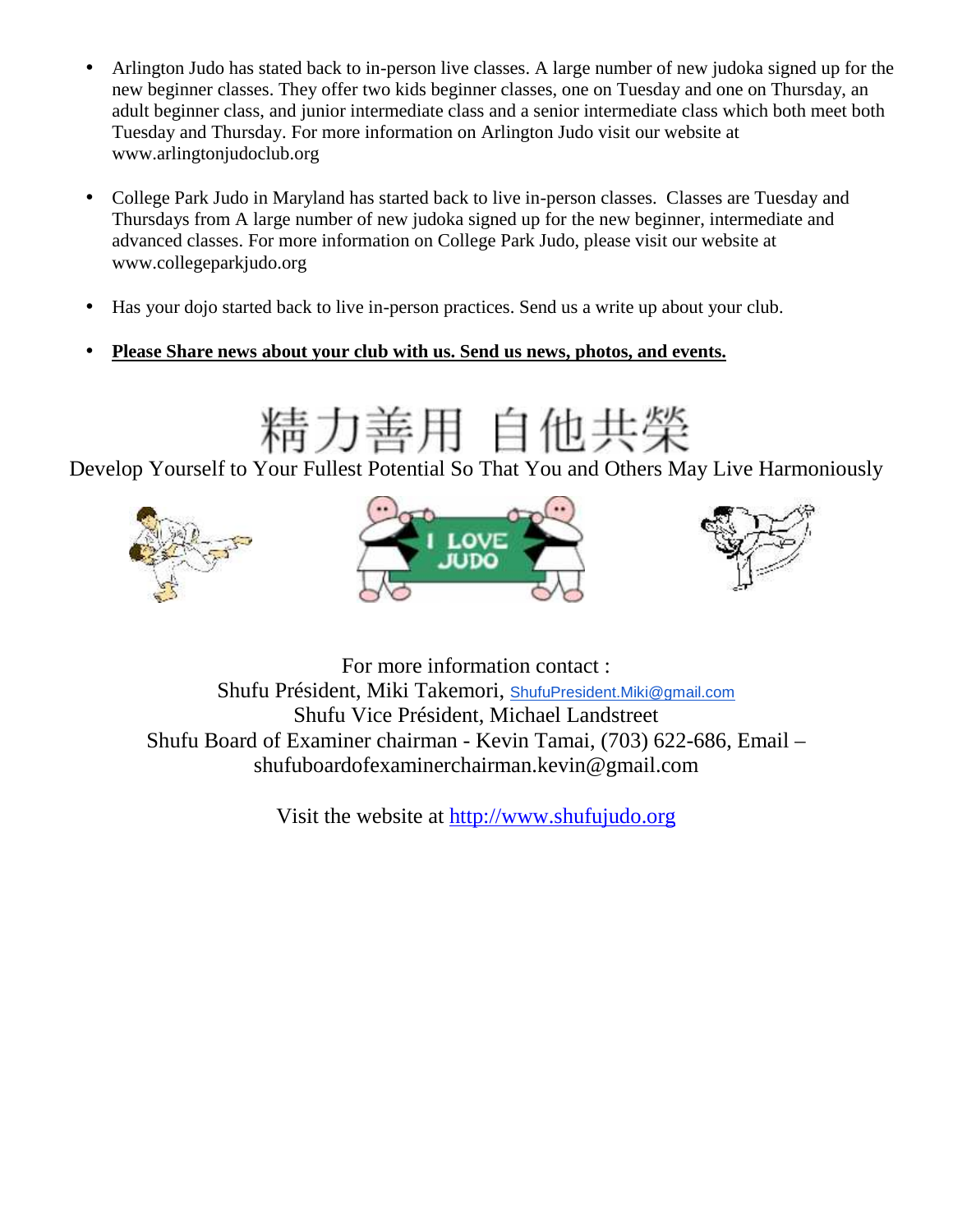

#### **Shufu Spotlight – highlighting some of our amazing judoka in Shufu Judo Yudanshakai**

#### **Tim Redden – Fork Union Academy – Fork Union Judo Team – Charlottesville VA**

Tim Redden began studying judo at West Georgia College in 1971 where he participated in many local, regional and national level judo tournaments for the next 4 years. In 1975, he was promoted to the rank of shodan in the Dixie States Yudanshikai and became the first Rokkyu to Shodan judoka at West Georgia College. In1983, he was promoted to the rank of nidan and began more active coaching and kata competitions in US and Canada, continues to compete is open and masters divisions. In 1989, he was promoted to the rank of Sandan and retired of shiai competition. In 1990, he began coaching at the college level at Iowa State University Coaches first senior national judo champion (Carol Schied). In 1994, he moved to Ithaca, New York, begins coaching Cornell University Judo competition team. He was promoted to Yodan by Dr. Ashida. In 1996, he moved to Charlottesville and started a junior and senior judo club at



the University of Virginia and at the Piedmont Family YMCA. Tim was a volunteer for 1996 Olympics in Atlanta where he served as a member of the team assigned to liaise with the international press, manage medal ceremonies and post ceremony press conferences. From 1999-2012, Tim begins to focus all of his judo energies at growing the competitive judo program at the Piedmont Family YMCA. For the next 23 years, he trains and brings junior and senior competitors to local regional national, Pan American and international invitational judo tournaments. 3 Students place in the junior Pan-American tournaments. 2 are invited to join the USA judo world team (P. Gorelov and Kim Minor) one senior student wins silver and 2 bronze medals at BJJ world

championships in the purple belt division (Lamonte Tyler). Tim was promoted to Godan by Shufu Judo Yudanshikai on Feb 8, 2008. In 2014, Piedmont Family YMCA discontinues many program offerings as it builds a new facility including judo. In 2016, Tim moved the judo program to MMA of Charlottesville. and he voluntarily resigns from Board of Examiners. In 2017, Tim moves the judo program to Fork Union Military Academy, begins as a club sport. Average class size is 15 boys in grades 7-12. In 2018, Tim requests and receives varsity status for judo at Fork Union Military Academy. From 2018 to the present Tim prepares FUMA Team for and participates in local judo competitions. Begins putting on gi-and no gi throwing clinics at BJJ Schools in Central Virginia, including Virginia Military Institute. Fork Union Academy was the only high school judo team at the 2020 US Naval Academy military academy judo meet. Tim once again rejoined the Shufu Yudanshakai Board of Examiners. In 2021, Tim continues to instruct judo and have added hapkido (hold shodan rank) at Fork Union Military Academy. Limited space restricts the size of the FUMA judo team to 15-16.

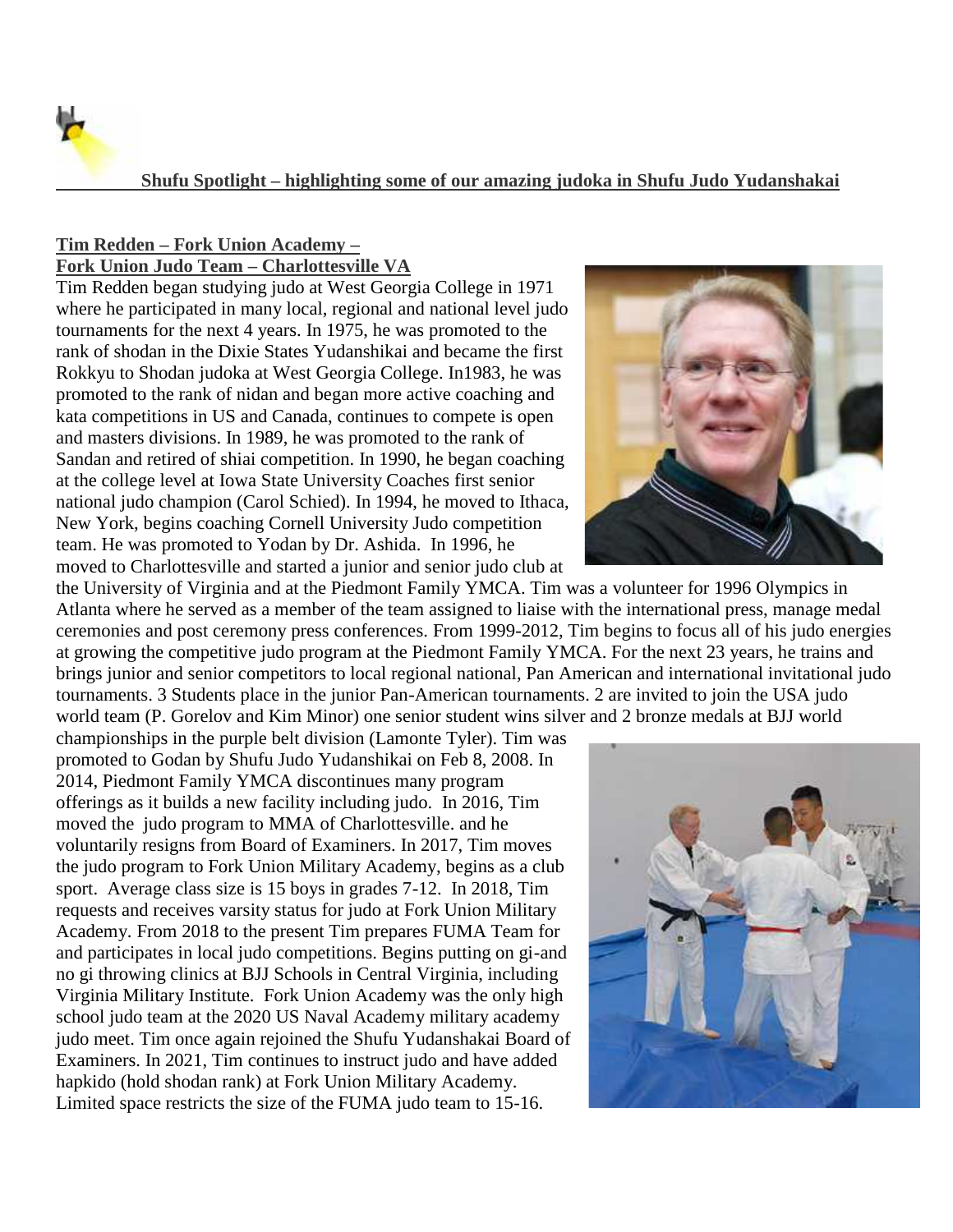## The Remarkable Benefits of Judo

Amakella pathways Publishing, copyright 2022

### Judo can instill values, build character, and develop social and problem solving skills, allowing you to stay focused and in good shape

Learning judo is more than simply learning and applying techniques, such as judo throws, chokes, or armbars. It also leads to a state of mind shaped by judo principles such as maximum efficiency with minimal effort, balance between mind and body, safety, and mutual support to bring prosperity for yourself and others.

Judo is also good for self-defense purposes, preparing people for unexpected circumstances, with the stamina and skill to act in defense of oneself or others. It is better to have that ability and not need to use it than the other way around. Such readiness can help people know their own strengths and limitations, besides helping them develop situational awareness, which can be critical in helping them identify risky situations early on and take preventive measures.

The regular practice of judo can also keep while keeping you in good shape. Besides being an excellent cardiovascular activity and fat burner, even a 45-minute judo session is more than enough to intensify the production of endorphins, a group of natural hormones that reduce the body's feelings of discomfort and help people be in a positive and energizing mood, with a general feeling of well-being. One of its added benefits is that judo practice often feels more like playing than working out.

Stress management is another benefit of judo. After a busy day at the office, school, or working on a personal or community project, judo can help people clear their minds, getting a break that can help them achieve peace of mind, and come back focused and ready to tackle challenging issues with renewed energy.

Judo can also be of significant help to develop values like respect, discipline, and perseverance. There is a long-standing tradition of respecting instructors and training partners, which even young children learn when starting judo practice. The achievement of goals, as a result of regular training and attention to technique, becomes evident for judo practitioners when they are able to stand their ground on the mat, backed up by the stamina and skill that comes with continuous practice.

Judo is not only an end in itself but also a means to achieve higher social and community goals. As Imada et al. pointed out, several studies have addressed the positive effects of judo, including helping to redirect at-risk children's energy away from delinquency and crime in low-income areas, while also identifying a great potential for reducing aggressiveness.

Likewise, studies about the effects of judo on the development of handicapped children have shown significant benefits, in which interactions with other judo players helped them deal with personal problems without force or aggression, acquire coping skills, and become more socially adaptive.

The practice of judo promotes teamwork, leadership, and self-confidence; it can also help prevent issues such as bullying, harassment, aggression, and discrimination. As Matsumoto pointed out, the ultimate goal of judo training is "*to develop oneself and one's character so that someday one could improve society and the lives of others*."

Kayla Harrison's Fearless Foundation, which seeks to enrich the lives of survivors of child sexual abuse through education and sport, is another example of the ways judo can help make a difference in society.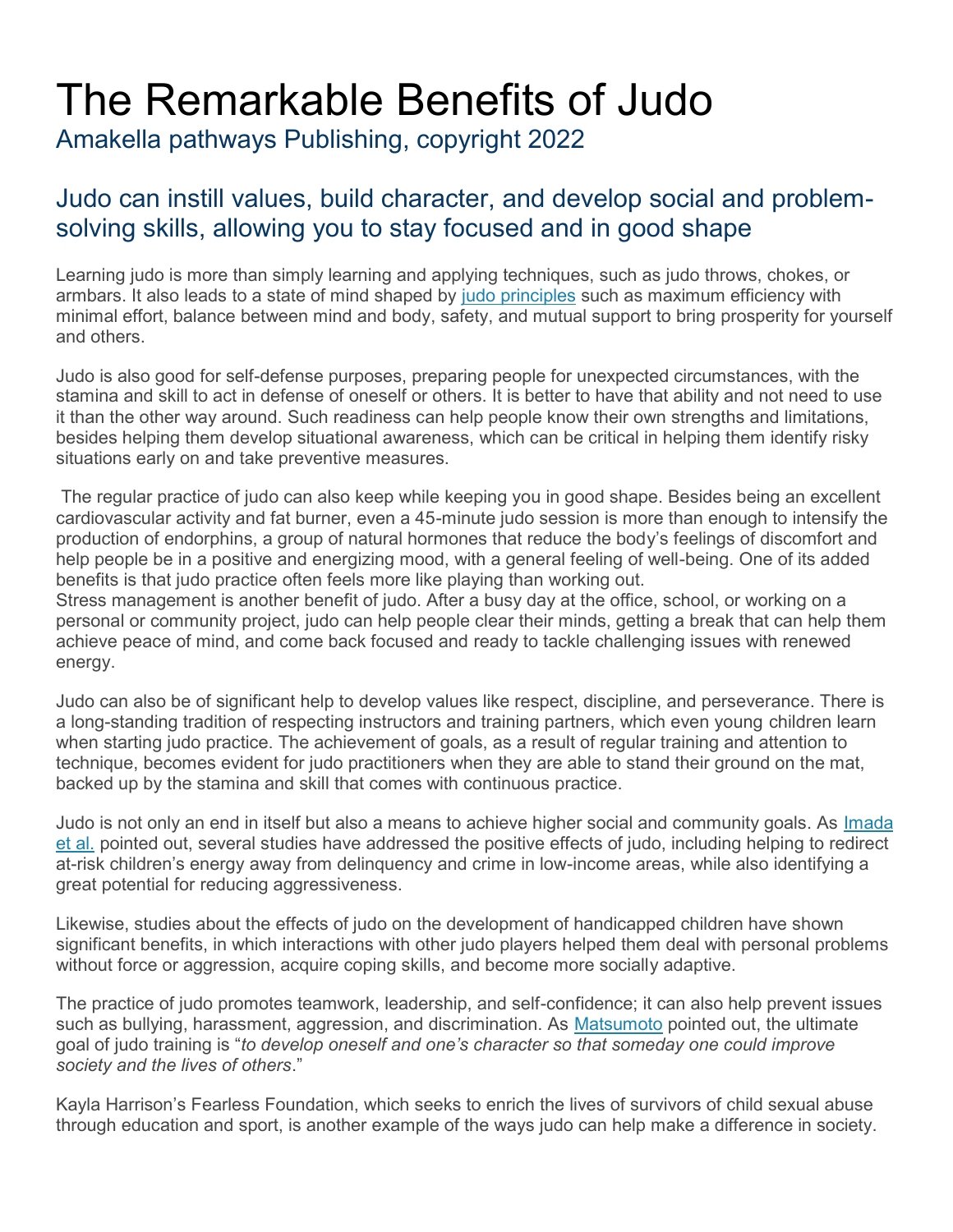The case of Majlinda Kelmendi from Kosovo further illustrates the social role of judo. As journalists Morley and Hussain described it, when she carries her country's flag at events like the Olympics, her shoulders also bear *"the weight of expectation of a nation finally gaining recognition after being ripped apart by war."*

This exciting sport and martial art is now easier to learn thanks to this handy book, which explains the key topics needed to get started in judo, purposely designed to let even the barest beginners get a quick handle on what it means to practice judo, and start applying its principles. Instead of trite philosophy, or mere techniques, this book cuts right to the core of what it means to be a judo practitioner.

The video in this link illustrates some benefits of judo, in the words of people who practice this activity.

Experience the positive influence that judo can have on your life. You do not have to spend a lifetime training to see its benefits, judo can be highly rewarding even for beginners.

#### **Seven Amazing Benefits of Judo by Brandon- The Fight Talk – copyright 2022**

There are myriad benefits of judo, whether you train to compete, for self defense or simply to keep fit. Judo is a popular martial art, also an Olympic sport. Developed in Japan by Dr. Jigoro Kano in 1882, with its roots tracing back to the ancient samurai art of Jujutsu. It's a grappling based art that doesn't involve any form of striking, instead uses throws, trips, pins, chokeholds, joint locks to subdue opponents or until submission. In this write up, I share some of the most amazing benefits judo has to offer, as well as some of the potential downsides. Judo is one of the best martial arts to learn for both children and adults, here are some of the most notable benefits of judo that you may want to consider as reasons why you should start training judo.

#### **Great for Self Defense**

It might not be a popular opinion, but I think if you want to learn a martial art for all the benefits it offers, you might as well pick one that's great for self defense. Otherwise what's the point of picking a martial art specifically, as a lot of other sports and physical activities also offer similar benefits. But I can also understand and appreciate that some people simply enjoy martial arts training, without the added benefit of physical strength and self defense. Judo is one of the **best martial arts for self defense**, period. Especially for those who don't want to inflict damage with strikes. As judo is great for controlling, subduing or even making someone unconscious if necessary, with throws, locks and choke holds.

#### **Improves Physical Health and Fitness**

It may not seem like it looking in from the outside, as you won't see powerful punches and kicks thrown, but judo training is one of the toughest there is. Even just the warm up exercises for judo can easily make you breath heavy and sweat buckets. Randori, also known as free sparring, is part of judo training where you practice your techniques against fully resisting opponents. This is easily one of the toughest workouts I've ever gone through. Similar to wrestling sparring, the constant engagement of your core and muscles is super taxing on your body. Just imagine trying to throw someone that's 200 lbs, and defending against someone trying to throw you for 30 to 45 minutes. It's a different type of workout compared to the likes of HITT, but it sure is one hell of a workout!

#### **Develops Core, Balance and Overall Strength**

As mentioned above, the constant engagement of core and muscles in judo training, greatly improves your core stability, balance, both overall and dynamic strength. I often hear people call it judo strength, it's the functional strength you gain from years of judo training, most notably your grip and pulling strength.

#### **Teaches Discipline and Respect**

One of the differences judo training offers from other sports and physical activities, is the built in discipline and respect culture in the art. In fact, when Dr. Jigoro Kano first developed judo, it was meant to serve as a physical, mental and moral pedagogy. Respect and discipline has been part of judo since the beginning of time, and it's not hard to see if you ever observed a judo training session. You bow before entering and leaving the dojo, bow